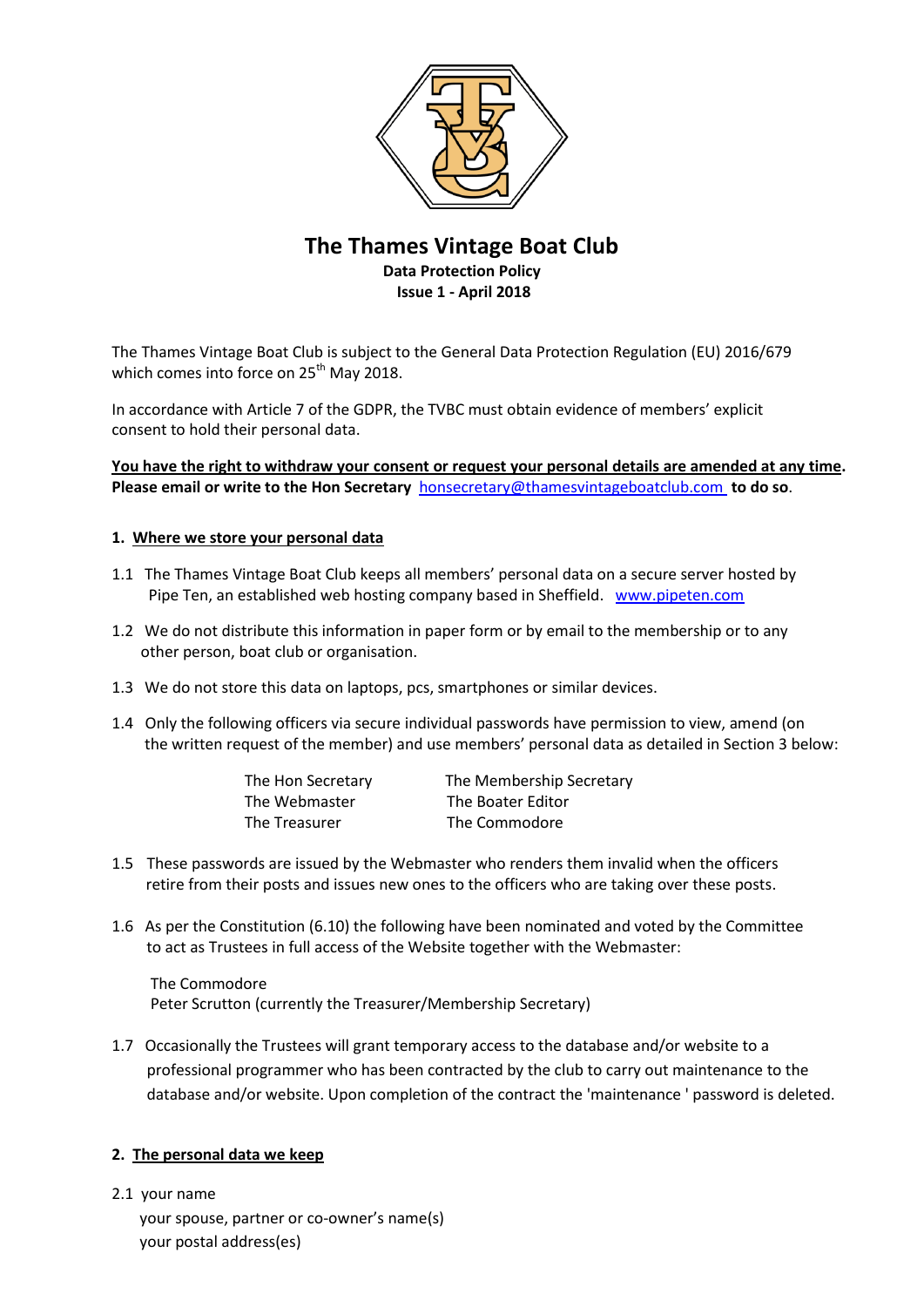your email address(es) your land-line (home and/or work) and/or mobile phone number(s) your method of paying the annual subscription your occupation

- 2.2 You can update or withdraw your personal data anytime by letter or email.
- 2.3 These details will **not** be made available to any other member, person or organisation without your specific written consent by way of email or post.
- 2.4 Should a situation arise that a TVBC member or someone interested in your boat wishes to contact you, they must do so via the Hon Secretary who will only release your email address if you give written permission on request.
- 2.5 We do not store the personal data of past members unless they give us permission on resigning from the Club. The data retention period is therefore for the duration of the membership.

# **3. How we use your personal data**

The Thames Vintage Boat Club uses your personal data as follows:

- 3.1 Your name and, if applicable, the name of your spouse, partner, co-owner of your boat are required to address or identify you.
- 3.2 Your postal address is kept primarily in order to send the club's magazine 'The Boater' and other club related postal mail to you.
- 3.3 We keep the phone numbers you choose to give us so we can call you to inform you about TVBC events, functions and meetings and to contact you about general matters relating to the club.
- 3.4 We keep your email address (es) to contact you about TVBC events, functions and meetings and to inform you about other relevant boating and River Thames news and information.
- 3.5 We keep details of your membership status (Full, Associate, Affiliate) and your preferred method of paying your annual subscription but we do not store your bank details once your standing order has been set up with the bank.

### **4. The data we store about your boat in the Boat section of the Database**

- 4.1 This is stored in a separate area to where we keep the personal data of our members.
- 4.2 Each boat is assigned its own page which can be viewed by all our members and the general public in the Boat section of the Thames Vintage Boat Club database.
- 4.3 The details we keep about each boat are:

 The boat's name The boat's plaque number A photo of the boat The boat's construction details Details about the boat's builder